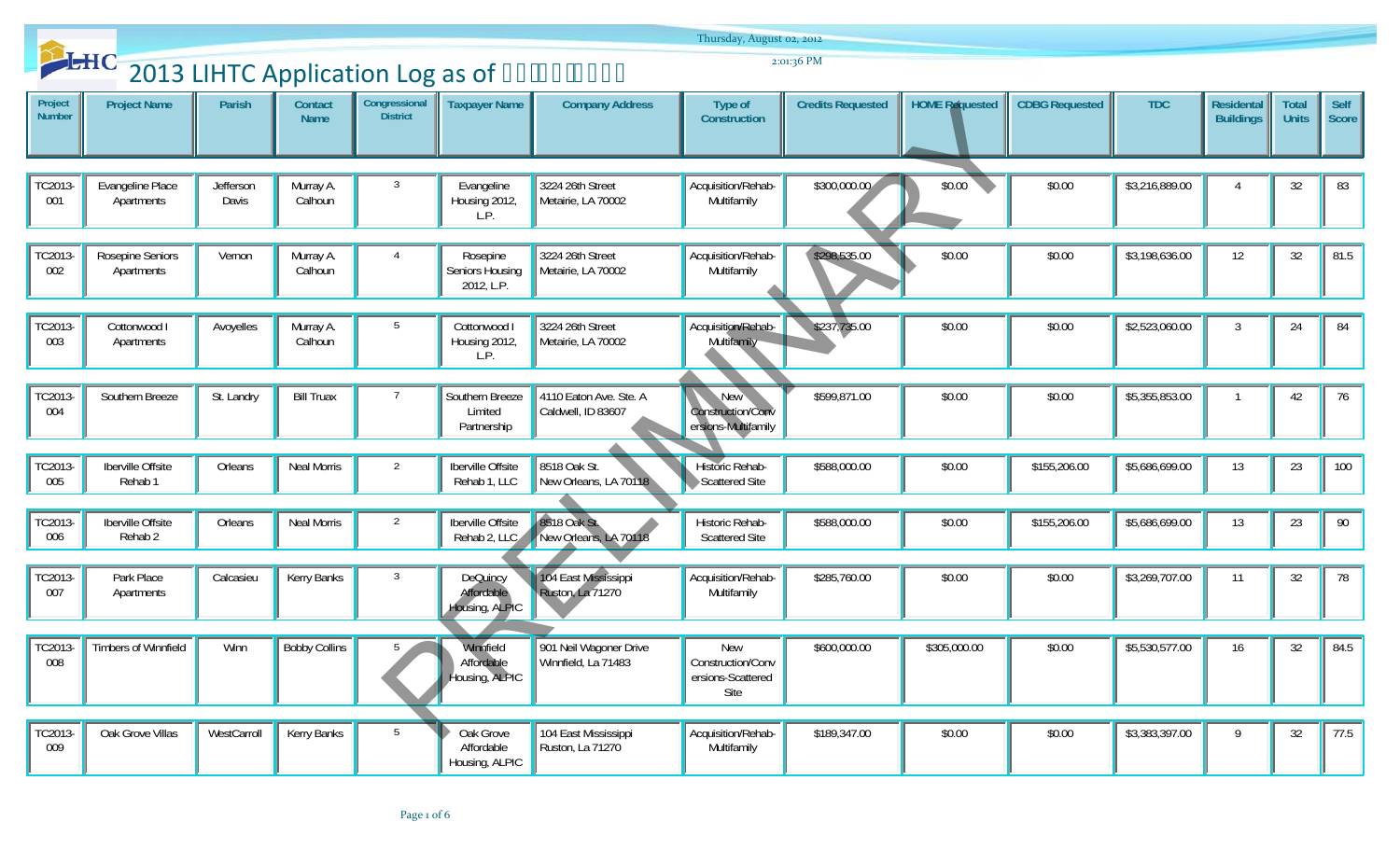| Project<br><b>Number</b> | <b>Project Name</b>                 | <b>Parish</b>   | Contact<br><b>Name</b>     | Congressional<br><b>District</b> | <b>Taxpayer Name</b>                                      | <b>Company Address</b>                                       | Type of<br>Construction                                             | <b>Credits Requested</b> | <b>HOME Requested</b> | <b>CDBG Requested</b> | <b>TDC</b>     | <b>Residental</b><br><b>Buildings</b> | <b>Total</b><br><b>Units</b> | Self<br>Score |
|--------------------------|-------------------------------------|-----------------|----------------------------|----------------------------------|-----------------------------------------------------------|--------------------------------------------------------------|---------------------------------------------------------------------|--------------------------|-----------------------|-----------------------|----------------|---------------------------------------|------------------------------|---------------|
|                          |                                     |                 |                            |                                  |                                                           |                                                              |                                                                     |                          |                       |                       |                |                                       |                              |               |
| TC2013-<br>010           | The Villages at<br>Eagle Pointe VII | <b>Bossier</b>  | William "Bill"<br>McDonald | 4                                | Eagle Pointe<br>Development VII<br>Limited<br>Partnership | 805 1st Street East<br>Bossier City, LA 71111                | <b>New</b><br>Construction/Conv<br>ersions-Scattered<br>Site        | \$518,258.00             | \$0.00                | \$0.00                | \$5,950,000.00 | 23                                    | 46                           | 76            |
|                          |                                     |                 |                            |                                  |                                                           |                                                              |                                                                     |                          |                       |                       |                |                                       |                              |               |
| TC2013-<br>011           | Roosevelt Terrace                   | EBaton<br>Rouge | Richard L<br>Murray        | 6                                | EBRPHA<br>Development 4,<br>LP.                           | 4731 North Boulevard<br>Baton Rouge, Louisiana<br>70806      | Acquisition/Rehab-<br>Multifamily                                   | \$600,000.00             | \$0.00                | \$0.00                | \$5,689,025.00 | 9                                     | 40                           | 89            |
|                          |                                     |                 |                            |                                  |                                                           |                                                              |                                                                     |                          |                       |                       |                |                                       |                              |               |
| TC2013-<br>012           | Bearkat Cove                        | Lincoln         | Clarence<br>Smith          | 5                                | Bearkat Cove,<br><b>ALPIC</b>                             | 105 Berneice dr.<br>Monroe LA 71201                          | <b>New</b><br>Construction/Conv<br>ersions-Scattered<br>Site        | \$599,999.00             | \$0.00                | \$0.00                | \$5,448,150.00 | 28                                    | 28                           | 92            |
|                          |                                     |                 |                            |                                  |                                                           |                                                              |                                                                     |                          |                       |                       |                |                                       |                              |               |
| TC2013-<br>013           | Levee View Estates                  | ECarroll        | Dale<br>Lancaster          | $\overline{2}$                   | Levee View<br>Estates, L.P.                               | PO Box 672<br>Madison, MS 39130                              | <b>New</b><br>Construction/Conv<br>ersions-Scattered<br><b>Site</b> | \$600,000.00             | \$0.00                | \$0.00                | \$5,544,245.00 | 30                                    | 30                           | 85            |
|                          |                                     |                 |                            |                                  |                                                           |                                                              |                                                                     |                          |                       |                       |                |                                       |                              |               |
| TC2013-<br>014           | Churchill Apartments                | Acadia          | Herbert J.<br>Peterson     | 3                                | Church Point<br>Housing, L.P.                             | 618 Waldon Street<br>Corinth, MS 38834                       | Acquisition/Rehab-<br>Multifamily                                   | \$221,024.00             | \$0.00                | \$0.00                | \$2,508,908.90 |                                       | 31                           | 72.5          |
|                          |                                     |                 |                            |                                  |                                                           |                                                              |                                                                     |                          |                       |                       |                |                                       |                              |               |
| TC2013-<br>015           | Brentwood<br>Apartments             | St. Landry      | Herbert J.<br>Peterson     | $\overline{4}$                   | Eunice Housing,<br>L.P.                                   | 618 Waldon Street<br>Corinth, MS 38834                       | Acquisition/Rehab-<br>Multifamily                                   | \$217,904.00             | \$0.00                | \$0.00                | \$2,478,160.90 | $\overline{7}$                        | 31                           | 77            |
|                          |                                     |                 |                            |                                  |                                                           |                                                              |                                                                     |                          |                       |                       |                |                                       |                              |               |
| TC2013-<br>016           | South Point                         | Morehouse       | James<br>Freeman           | 5                                | South Point,<br><b>ALPIC</b>                              | 3104 Breard St.<br>Monroe LA 71201                           | New<br>Construction/Conv<br>ersions-Scattered<br>Site               | \$567,000.00             | \$350,000.00          | \$0.00                | \$5,235,650.00 | 27                                    | 27                           | 105           |
|                          |                                     |                 |                            |                                  |                                                           |                                                              |                                                                     |                          |                       |                       |                |                                       |                              |               |
| TC2013-<br>017           | <b>Sycamore Point</b>               | Ouachita        | James<br>Freeman           | 5                                | Sycamore Point,<br><b>ALPIC</b>                           | 3104 Breard St.<br>Monroe LA 71201                           | <b>New</b><br>Construction/Conv<br>ersions-Scattered<br>Site        | \$574,999.00             | \$0.00                | \$0.00                | \$5,241,650.00 | 27                                    | 27                           | 95            |
|                          |                                     |                 |                            |                                  |                                                           |                                                              |                                                                     |                          |                       |                       |                |                                       |                              |               |
| TC2013-<br>018           | Garden Park                         | St. Martin      | Greg<br>Gachassin          | $\overline{3}$                   | Garden Park<br>Limited<br>Partnership                     | 326 Settlers Trace<br>Bouilevard, Ste. 100B<br>Lafayette, LA | New<br>Construction/Conv<br>ersions-Scattered<br>Site               | \$524,214.00             | \$0.00                | \$0.00                | \$4,899,677.00 | 25                                    | 25                           | 114           |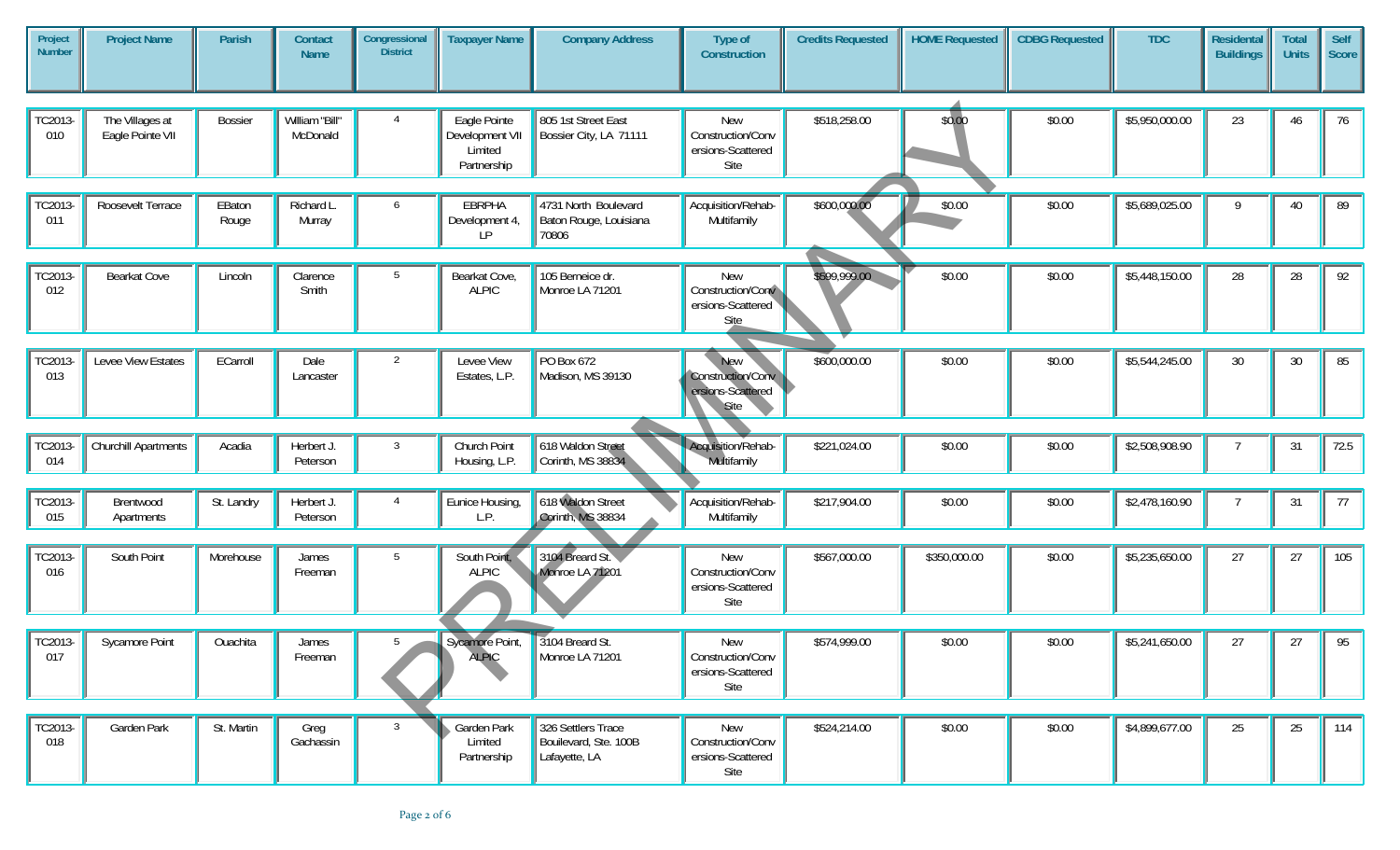| Project<br><b>Number</b> | <b>Project Name</b>                      | Parish             | Contact<br><b>Name</b>  | Congressional<br><b>District</b> | <b>Taxpayer Name</b>                                    | <b>Company Address</b>                                            | Type of<br>Construction                                             | <b>Credits Requested</b> | <b>HOME Requested</b> | <b>CDBG Requested</b> | <b>TDC</b>     | <b>Residental</b><br><b>Buildings</b> | <b>Total</b><br><b>Units</b> | Self<br>Score |
|--------------------------|------------------------------------------|--------------------|-------------------------|----------------------------------|---------------------------------------------------------|-------------------------------------------------------------------|---------------------------------------------------------------------|--------------------------|-----------------------|-----------------------|----------------|---------------------------------------|------------------------------|---------------|
|                          |                                          |                    |                         |                                  |                                                         |                                                                   |                                                                     |                          |                       |                       |                |                                       |                              |               |
| TC2013-<br>019           | Cyrus Homes                              | Jefferson<br>Davis | Larry Hoss              | $\mathbf{3}$                     | Cyrus Homes, LP                                         | P. O. Box 768<br>Ruston, LA 71273                                 | New<br>Construction/Conv<br>ersions-Scattered<br>Site               | \$600,000.00             | \$400,000.00          | \$0.00                | \$6,144,011.00 | 16                                    | 32                           | 78            |
|                          |                                          |                    |                         |                                  |                                                         |                                                                   |                                                                     |                          |                       |                       |                |                                       |                              |               |
| TC2013-<br>020           | Elm Street Village                       | Madison            | Jeremy Mears            | 6                                | Elm Street<br>Village, Ltd.                             | 6517 Mapleridge<br>Houston, TX 77081                              | <b>New</b><br>Construction/Conv<br>ersions-Scattered<br>Site        | \$600,000.00             | \$500,000.00          | \$0.00                | \$6,560,791.00 | 34                                    | 34                           | 94            |
|                          |                                          |                    |                         |                                  |                                                         |                                                                   |                                                                     |                          |                       |                       |                |                                       |                              |               |
| TC2013-<br>021           | Roman-Bienville<br>Homes                 | Orleans            | James E.<br>Neville     | $\overline{2}$                   | Roman-Bienville<br>Homes, LLC.                          | 671 Rosa Ave., suite 201<br>Metairie, LA 70005                    | Historic Rehab-<br><b>Scattered Site</b>                            | \$600,000.00             | \$0.00                | \$450,000.00          | \$5,609,000.00 | 11                                    | 31                           | 102           |
|                          |                                          |                    |                         |                                  |                                                         |                                                                   |                                                                     |                          |                       |                       |                |                                       |                              |               |
| TC2013-<br>022           | Cherry Point                             | Tangipahoa         | James<br>Freeman        | $\mathbf{1}$                     | Cherry Point,<br><b>ALPIC</b>                           | 3104 Breard St.<br>Monroe LA 71201                                | <b>New</b><br>Construction/Conv<br>ersions-Scattered<br><b>Site</b> | \$579,999.00             | \$0.00                | \$0.00                | \$5,291,450.00 | 27                                    | 27                           | 99            |
|                          |                                          |                    |                         |                                  |                                                         |                                                                   |                                                                     |                          |                       |                       |                |                                       |                              |               |
| TC2013-<br>023           | <b>Burberry Estates</b>                  | EBaton<br>Rouge    | June Britton            | 6                                | <b>Burberry Estates</b><br>Partners, LP                 | 1836 Carrollton Villa Rica<br>Hwy<br>Villa Rica, GA 30180         | New ><br>Construction/Conv<br>ersions-Scattered<br>Site             | \$600,000.00             | \$0.00                | \$0.00                | \$6,199,319.34 | 38                                    | 38                           | 73.5          |
|                          |                                          |                    |                         |                                  |                                                         |                                                                   |                                                                     |                          |                       |                       |                |                                       |                              |               |
| TC2013-<br>024           | Morehouse Gardens                        | Morehouse          | Helena R.<br>Cunningham | 5                                | Morehouse<br>Gardens, LP                                | 601 Louisiana Ave, Ste. B<br>Baton Rouge, LA 70802                | Acquisition/Rehab-<br>Multifamily                                   | \$446,000.00             | \$697,035.00          | \$0.00                | \$5,025,808.17 | 10 <sup>°</sup>                       | 40                           | 88.5          |
|                          |                                          |                    |                         |                                  |                                                         |                                                                   |                                                                     |                          |                       |                       |                |                                       |                              |               |
| TC2013-<br>025           | Laurel Oak<br>Apartments                 | Iberia             | Andrew<br>Murray        | $\mathbf{3}$                     | Laurel Oak<br>Apartments, LP                            | 500 E. 96th Street, Suite 300<br>Indianapolis, IN 46240           | Acquisition/Rehab-<br>Multifamily                                   | \$600,000.00             | \$980,412.00          | \$0.00                | \$7,304,989.57 | 12                                    | 60                           | 82.5          |
|                          |                                          |                    |                         |                                  |                                                         |                                                                   |                                                                     |                          |                       |                       |                |                                       |                              |               |
| TC2013-<br>026           | GCHP-Hammond,<br>L.L.C.                  | Tangipahoa         | Andrew R.<br>Lauber     |                                  | GCHP-<br>Hammond, L.L.C.                                | 1610A Oretha Castle Haley<br>Blvd<br>New Orleans, LA 70113        | New<br>Construction/Conv<br>ersions-Scattered<br>Site               | \$600,000.00             | \$1,000,000.00        | \$0.00                | \$7,109,502.00 | 39                                    | 39                           | 100           |
|                          |                                          |                    |                         |                                  |                                                         |                                                                   |                                                                     |                          |                       |                       |                |                                       |                              |               |
| TC2013-<br>027           | Gert Town<br>Partnership for<br>Progress | Orleans            | Andrew R.<br>Lauber     | 2                                | <b>Gert Town</b><br>Partnership for<br>Progress. L.L.C. | 1610A Oretha Castle Haley<br><b>Blvd</b><br>New Orleans, LA 70113 | New<br>Construction/Conv<br>ersions-Scattered<br>Site               | \$439,835.00             | \$860,000.00          | \$0.00                | \$4,691,708.00 | 13                                    | 26                           | 88            |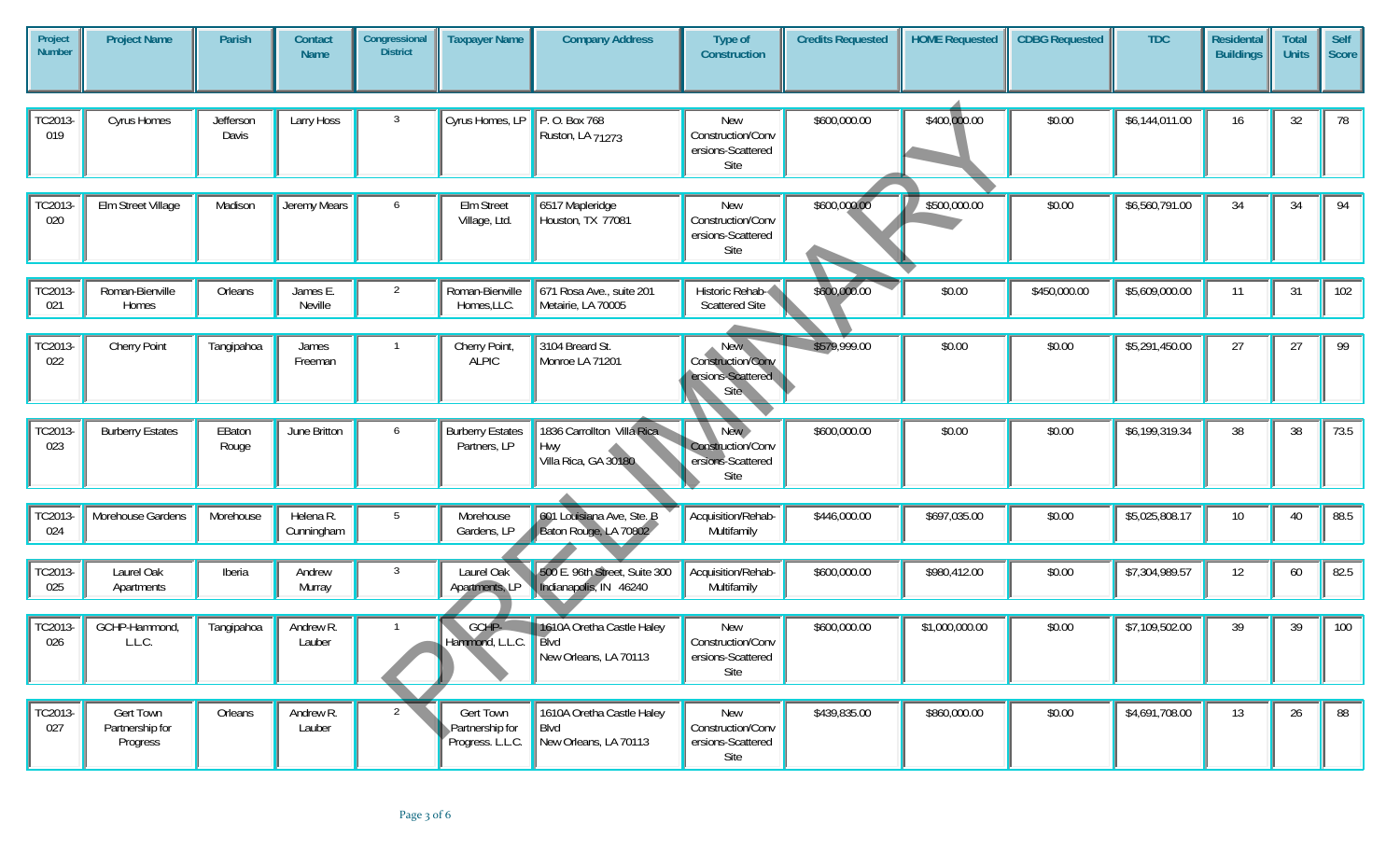| Project<br><b>Number</b> | <b>Project Name</b>                                                    | Parish    | Contact<br><b>Name</b>    | Congressional<br><b>District</b> | <b>Taxpayer Name</b>                                      | <b>Company Address</b>                                      | Type of<br>Construction                                | <b>Credits Requested</b> | <b>HOME Requested</b> | <b>CDBG Requested</b> | <b>TDC</b>     | <b>Residental</b><br><b>Buildings</b> | <b>Total</b><br><b>Units</b> | Self<br>Score |
|--------------------------|------------------------------------------------------------------------|-----------|---------------------------|----------------------------------|-----------------------------------------------------------|-------------------------------------------------------------|--------------------------------------------------------|--------------------------|-----------------------|-----------------------|----------------|---------------------------------------|------------------------------|---------------|
|                          |                                                                        |           |                           |                                  |                                                           |                                                             |                                                        |                          |                       |                       |                |                                       |                              |               |
| TC2013-<br>028           | Casablanca Homes                                                       | Jefferson | <b>Stuart Rose</b>        | 2                                | Casablanca<br>Homes, LP                                   | 2439 Manhattan Blvd., Suite<br>301<br>Harvey, LA 70058      | New<br>Construction/Conv<br>ersions-Scattered<br>Site  | \$571,500.00             | \$0.00                | \$0.00                | \$5,858,243.00 | 32                                    | 32                           | 86            |
|                          |                                                                        |           |                           |                                  |                                                           |                                                             |                                                        |                          |                       |                       |                |                                       |                              |               |
| TC2013-<br>029           | Riverchase Phase II                                                    | Rapides   | Louis Jurney              | 5                                | <b>Third Street</b><br>Partners, LP                       | 149 Concourse Drive<br>Pearl, MS 39208                      | <b>New</b><br>Construction/Conv<br>ersions-Multifamily | \$600,000.00             | \$0.00                | \$0.00                | \$5,779,100.00 | 16                                    | 32                           | 80.5          |
|                          |                                                                        |           |                           |                                  |                                                           |                                                             |                                                        |                          |                       |                       |                |                                       |                              |               |
| TC2013-<br>030           | New Zion Apartments                                                    | Caddo     | Patti Adams               | 4                                | <b>Summit New</b><br>Zion Apartments,<br>LP.              | 105 Tallapoosa Street, Suite<br>300<br>Montgomery, AL 36104 | Acquisition/Rehab-<br>Multifamily                      | \$600,000.00             | \$0.00                | \$0.00                | \$8,573,521.00 | 14                                    | 100                          | 79            |
|                          |                                                                        |           |                           |                                  |                                                           |                                                             |                                                        |                          |                       |                       |                |                                       |                              |               |
| TC2013-<br>031           | <b>Garan Apartments</b>                                                | Avoyelles | Ryan M.<br>Juneau         | 5                                | Garan Building,<br>LP.                                    | 4101 Plaza Tower Drive<br>Baton Rouge, LA 70816             | New,<br>Construction/Conv<br>ersions-Multifamily       | \$538,626.33             | \$0.00                | \$0.00                | \$5,335,152.24 |                                       | 36                           | 90.5          |
|                          |                                                                        |           |                           |                                  |                                                           |                                                             |                                                        |                          |                       |                       |                |                                       |                              |               |
| TC2013-<br>032           | The Renaissance at<br>Allendale                                        | Caddo     | Richard<br>Herringron, Jr | $\overline{4}$                   | The<br>Renaissance at<br>Allendale LP                     | 2500 Line Avenue<br>Shreveport, LA 71104                    | New<br>Construction/Conv<br>ersions-Multifamily        | \$573,806.00             | \$684,083.00          | \$0.00                | \$6,519,994.36 | 3                                     | 40                           | 81.5          |
|                          |                                                                        |           |                           |                                  |                                                           |                                                             |                                                        |                          |                       |                       |                |                                       |                              |               |
| TC2013-<br>033           | Arcadia Village<br>Subdivision Single<br>Family Housing<br>Development | Bienville | Patrick M.<br>Temple      | $\overline{4}$                   | Arcadia Village<br>Subdivision<br>Limited<br>Partnership  | 192 Bastille Lane, Suite 300<br>Ruston, LA 71270            | New<br>Construction/Conv<br>ersions-Scattered<br>Site  | \$600,000.00             | \$750,000.00          |                       | \$5,970,557.50 | 34                                    | 34                           | 92            |
|                          |                                                                        |           |                           |                                  |                                                           |                                                             |                                                        |                          |                       |                       |                |                                       |                              |               |
| TC2013-<br>034           | Rowan Court<br>Subdivision Single<br>Family Housing<br>Development     | Ouachita  | Robert Rowan              | 5                                | Rowan Court<br>Subdivision<br>2012 Limited<br>Partnership | P.O. Box 7357<br>Monroe, LA 71211                           | New<br>Construction/Conv<br>ersions-Scattered<br>Site  | \$553,500.00             | \$0.00                | \$0.00                | \$4,839,700.00 | 28                                    | 28                           | 84.5          |
|                          |                                                                        |           |                           |                                  |                                                           |                                                             |                                                        |                          |                       |                       |                |                                       |                              |               |
| TC2013-<br>035           | Pecan Grove                                                            | Madison   | Stan<br>Livingston        |                                  | Pecan Grove<br>Partners I, LP                             | 204 North Cedar Street<br>Tallulah, LA 71282                | New<br>Construction/Conv<br>ersions-Scattered<br>Site  | \$600,000.00             | \$0.00                | \$0.00                | \$5,332,604.00 | 30                                    | 30                           | 89            |
|                          |                                                                        |           |                           |                                  |                                                           |                                                             |                                                        |                          |                       |                       |                |                                       |                              |               |
| TC2013-<br>036           | Villas at Angel Point<br>Phase II                                      | Lafayette | John Ford                 | $3\overline{3}$                  | Angel Point<br>Limited<br>Partnership II,<br>L.P.         | 102 Rue Felicite<br>Lafayette, LA 70507                     | New<br>Construction/Conv<br>ersions-Scattered<br>Site  | \$600,000.00             | \$400,000.00          | \$0.00                | \$6,603,629.00 | 18                                    | 36                           | 79            |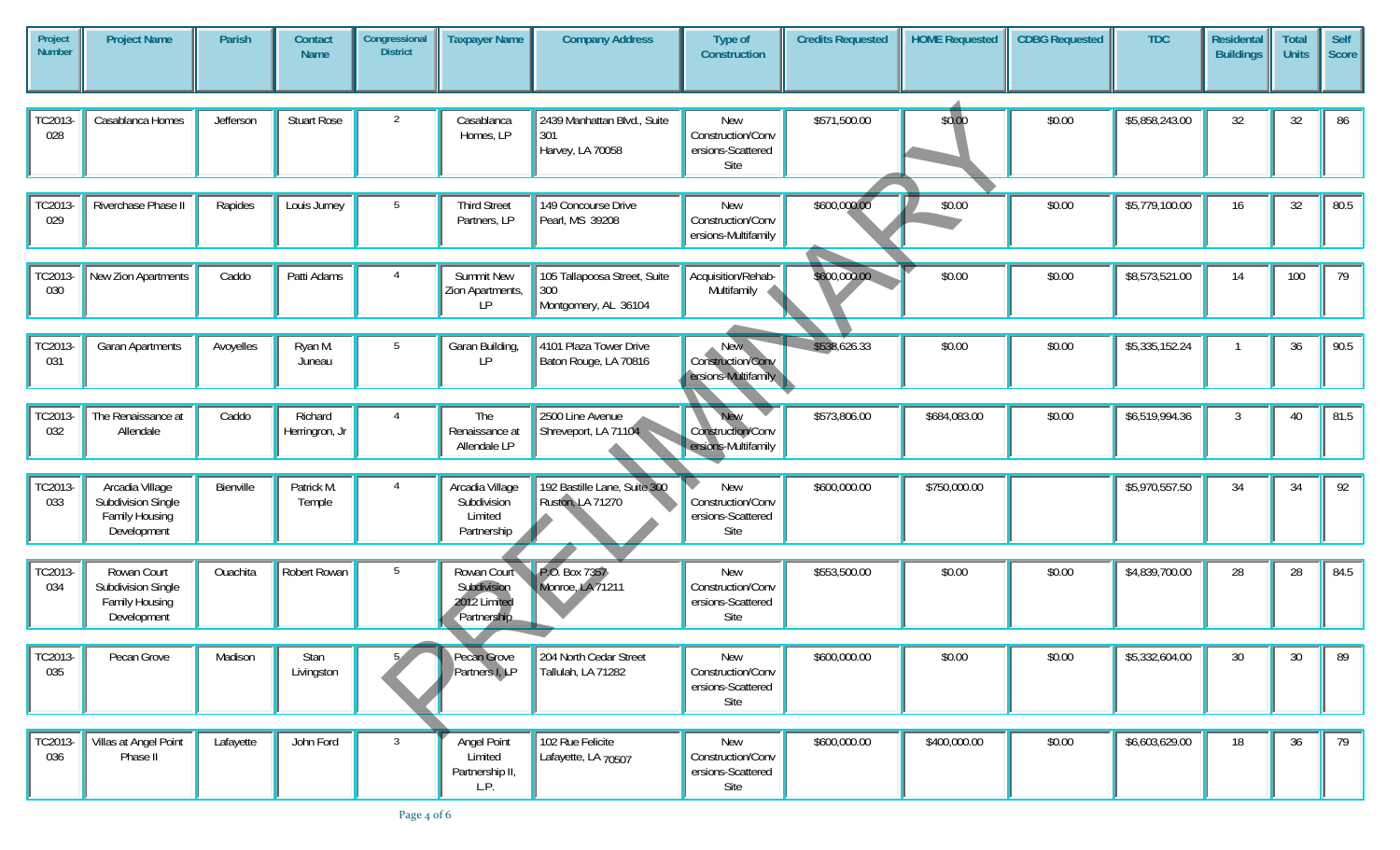| Project<br><b>Number</b> | <b>Project Name</b>           | Parish     | <b>Contact</b><br><b>Name</b> | Congressional<br><b>District</b> | <b>Taxpayer Name</b>                                           | <b>Company Address</b>                                     | Type of<br>Construction                                | <b>Credits Requested</b> | <b>HOME Requested</b> | <b>CDBG Requested</b> | <b>TDC</b>      | Residental<br><b>Buildings</b> | <b>Total</b><br><b>Units</b> | Self<br>Score |
|--------------------------|-------------------------------|------------|-------------------------------|----------------------------------|----------------------------------------------------------------|------------------------------------------------------------|--------------------------------------------------------|--------------------------|-----------------------|-----------------------|-----------------|--------------------------------|------------------------------|---------------|
|                          |                               |            |                               |                                  |                                                                |                                                            |                                                        |                          |                       |                       |                 |                                |                              |               |
| TC2013-<br>037           | The Magnolias                 | Iberville  | Clark Colvin                  | 6                                | Plaquemine<br>Housing I, LLC                                   | 3735 Honeywood Court<br>Port Arthur, Texas 77642           | New<br>Construction/Conv<br>ersions-Multifamily        | \$498,945.00             | \$0.00                | \$0.00                | \$14,339,947.00 | $\mathsf{Q}$                   | 144                          | 78            |
|                          |                               |            |                               |                                  |                                                                |                                                            |                                                        |                          |                       |                       |                 |                                |                              |               |
| <b>TC2013-</b><br>038    | Iberville Onsite<br>Phase II  | Orleans    | Chris Clement                 | 2                                | On Iberville<br>Phase II, LLC                                  | 909 Poydras Street, Suite<br>3100<br>New Orleans, LA 70112 | Historic Rehab-<br>Multifamily                         | \$600,000.00             | \$0.00                | \$1,000,000.00        | \$17,744,251.62 | 6                              | 75                           | 90            |
|                          |                               |            |                               |                                  |                                                                |                                                            |                                                        |                          |                       |                       |                 |                                |                              |               |
| TC2013-<br>039           | <b>Hope Crossing</b>          | St. Landry | Patricia<br><b>Dobbins</b>    | 6                                | Hope Crossing,<br>LP                                           | P O Box 1909<br>Albertville, AL 35950                      | New<br>Construction/Conv<br>ersions-Scattered<br>Site  | \$435,846.00             | \$0.00                | \$878,891.00          | \$4,909,505.00  | 25                             | 25                           | 69            |
|                          |                               |            |                               |                                  |                                                                |                                                            |                                                        |                          |                       |                       |                 |                                |                              |               |
| TC2013-<br>040           | Cherry Meadows                | St. Landry | Pat Dobbins                   | 6                                | Cherry<br>Meadows, LP                                          | 404 E. McKinney Avenue<br>Albertville, AL 35950            | New.<br>Construction/Conv<br>ersions-Scattered<br>Site | \$530,155.00             | \$0.00                | \$976,960.00          | \$5,888,232.00  | 30                             | 30                           | 71            |
|                          |                               |            |                               |                                  |                                                                |                                                            |                                                        |                          |                       |                       |                 |                                |                              |               |
| TC2013-<br>041           | Somerset<br>Apartments        | Lafayette  | David Morrow                  | $\overline{3}$                   | Youngsville II<br>Housing, LLLP                                | 809 22nd Avenue<br>Tuscaloosa, AL 35401                    | Acquisition/Rehab-<br>Multifamily                      | \$496,618.00             | \$0.00                | \$0.00                | \$5,388,219.00  | 6                              | 47                           | 83            |
|                          |                               |            |                               |                                  |                                                                |                                                            |                                                        |                          |                       |                       |                 |                                |                              |               |
| TC2013-<br>042           | Chateau Wein<br>Apartments    | St. Landry | John Haas<br>Weinstein        | 5                                | Chateau Wein-<br>Opelousas, LP                                 | 1414 NE Evangeline Thruway<br>Lafayette, LA 70501          | Acquisition/Rehab-<br>Multifamily                      | \$324,072.00             | \$492,255.00          | \$0.00                | \$3,899,258.00  | 4                              | 32                           | 82            |
|                          |                               |            |                               |                                  |                                                                |                                                            |                                                        |                          |                       |                       |                 |                                |                              |               |
| TC2013-<br>043           | Terrace of<br>Hammond         | Tangipahoa | Arby Smith                    |                                  | Terrace of<br>Hammond,<br>Limited<br>Partnership               | 9800 Maumelle Boulevard<br>North Little Rock, AR 72113     | Substantial<br>Rehab-Multifamily                       | \$600,000.00             | \$500,000.00          | \$0.00                | \$7,235,842.00  | 11                             | 80                           | 95            |
|                          |                               |            |                               |                                  |                                                                |                                                            |                                                        |                          |                       |                       |                 |                                |                              |               |
| TC2013-<br>044           | Pecan Villa Senior<br>Housing | Lincoln    | Christina<br>Sanchez          | 5                                | Pecan Villa<br><b>Senior Housing</b><br>Limited<br>Partnership | 2335 North Bank Drive<br>Columbus, OH 43220                | Acquisition/Rehab-<br>Multifamily                      | \$594,575.00             | \$0.00                | \$0.00                | \$7,723,503.10  |                                | 61                           | 83            |
|                          |                               |            |                               |                                  |                                                                |                                                            |                                                        |                          |                       |                       |                 |                                |                              |               |
| TC2013-<br>045           | Jackson's Landing<br>South    | Orleans    | David<br>Birdsong             | 2                                | Garden Oaks<br>Apartments, LLC                                 | 8 English Turn Road<br>New Orleans, LA 70131               | New<br>Construction/Conv<br>ersions-Multifamily        | \$600,000.00             | \$0.00                | \$1,000,000.00        | \$19,636,058.00 | 19                             | 152                          | 96            |